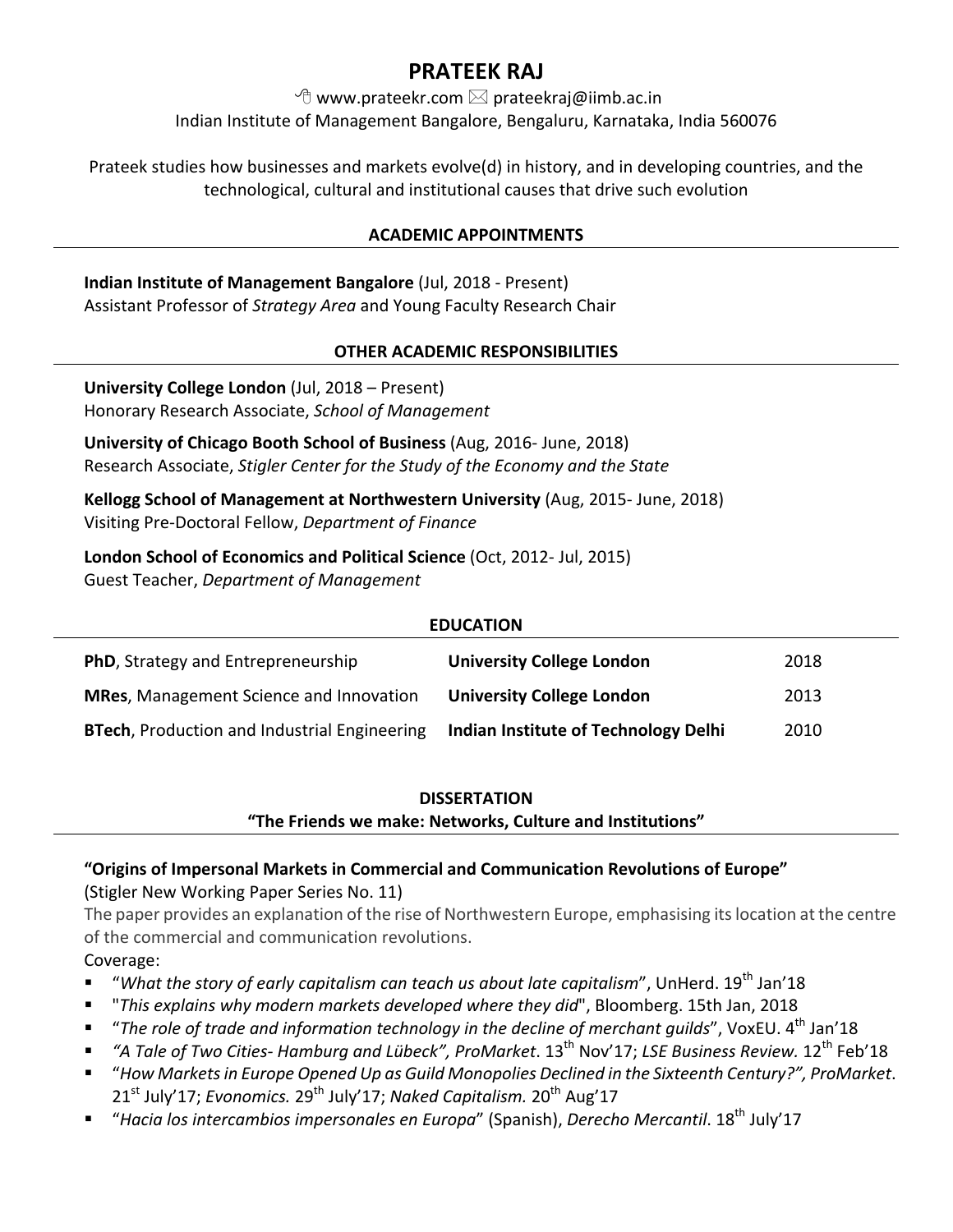# **"Evolution of Honesty and Trust among Strangers"**

(SSRN ID: 3033861)

The paper provides an explanation of how generalized trust evolves and sustains among strangers, emphasising the role of cycles of trust, dishonesty, mistrust and honesty that regulate the reputation of strangers in the market.

Coverage:

§ "*¿Cómo se pasa de cooperar solo con los de tu tribu a cooperar con cualquier extraño en una Sociedad?*" (Spanish), *Derecho Mercantil*. 23<sup>rd</sup> Sep'17

"Census and Salience of Caste: India's imagined communities" (with Paola Sapienza and Luigi Zingales) The paper provides an explanation of why caste identity is more salient and quality of government poorer in some parts of India, emphasising the role colonial censuses played in making the identity more salient by ranking and categorising different Jatis.

Presentation:

■ CAGE/IAS Culture, Identity & Economic Development Summer School, *University of Warwick*. 27<sup>th</sup> Jun'18

#### **ONGOING PROJECTS**

#### "Competition and the Market for Ideas" (with Raghuram Rajan)

The paper explores the factors that give rise to a competitive market for ideas, by looking at the earliest decades of printing in Europe for answers.

Presentation:

TMCD-SBS Joint Workshop, University of Oxford. 11<sup>th</sup> Jun'18

# "Contract and Control – How markets in Europe and China evolved" (with Yasheng Huang)

The paper studies the relationship between the economy and the state, and the historical differences and similarities Europe and China, and their economic and political organization.

# "Jugaad and Partnership Uncertainty" (with Achal Bassamboo and Sanket Patil)

The paper models how partnership uncertainty influences level of investment, and the conditions under which a gentleman's agreement can be a credible commitment device.

# **"The business model of the fourth estate."** (with Guy Rolnik)

The paper investigates the business models that can support taking the risky bets needed in investigative journalism, and the impact the presence or absence of such business models has on the political economy. Presentation:

(by Guy Rolnik) Hoover Institution, Stanford University, 30<sup>th</sup> May'18

# **AWARDS AND SCHOLARSHIPS**

- Young Faculty Research Chair 2018-2021, Strategy Area, Indian Institute of Management Bangalore
- Research Funding from *Stigler Center for the Study of the Economy and the State* for 2016-18
- PhD Scholarship by *UCL School of Management* for 2012-17
- Indian Institution of Industrial Engineering 2010-11 National Award for Best Paper (Vrat et.al, 2010)